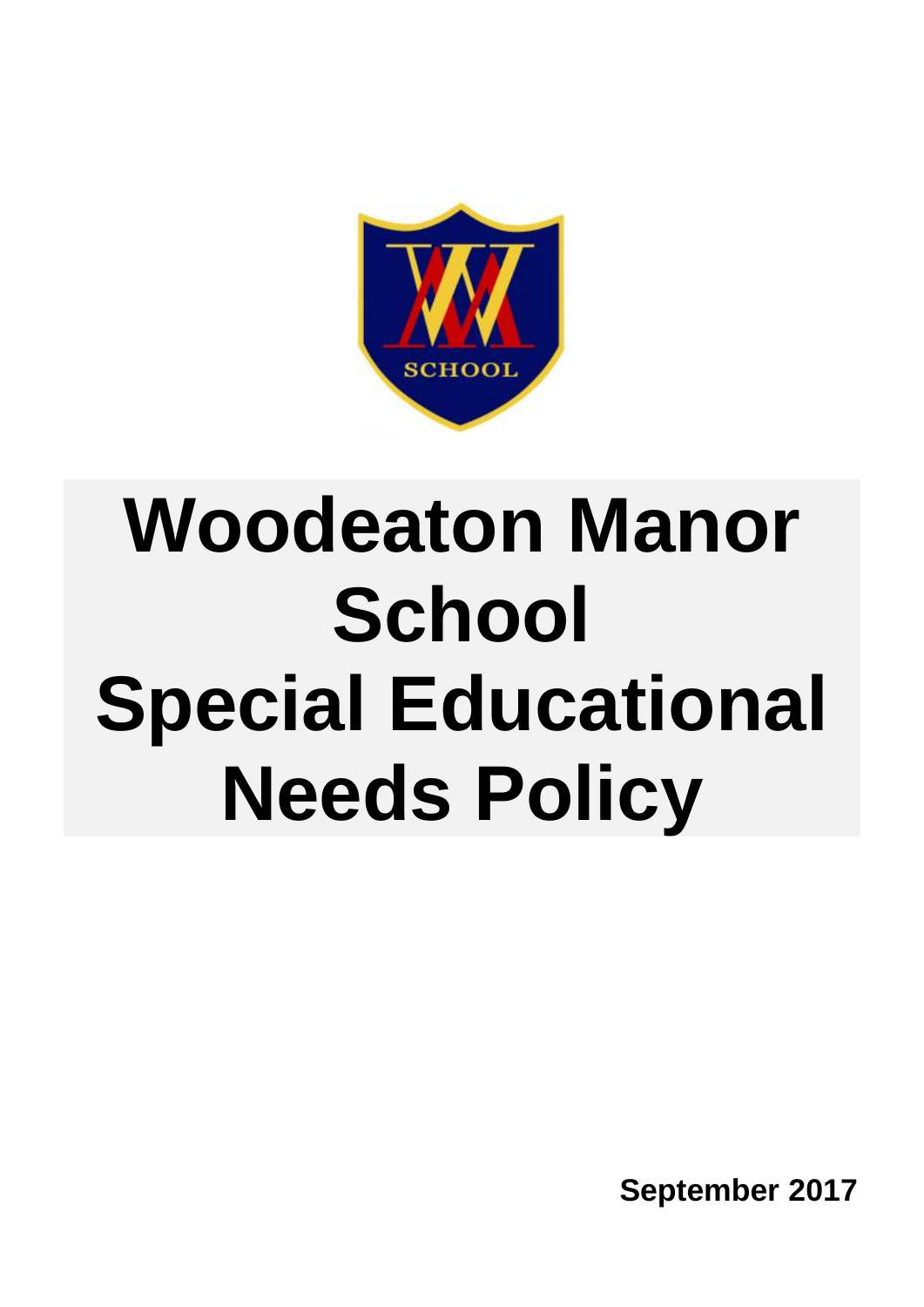Woodeaton Manor **School** 

## **Policy:** Special Educational Needs **Policy**

**Policy Date: September** 2017

**Review Date: September** 2018

**Review Committee:** Curriculum Working group

**Governor with responsibility for this policy:** Katherine Lewis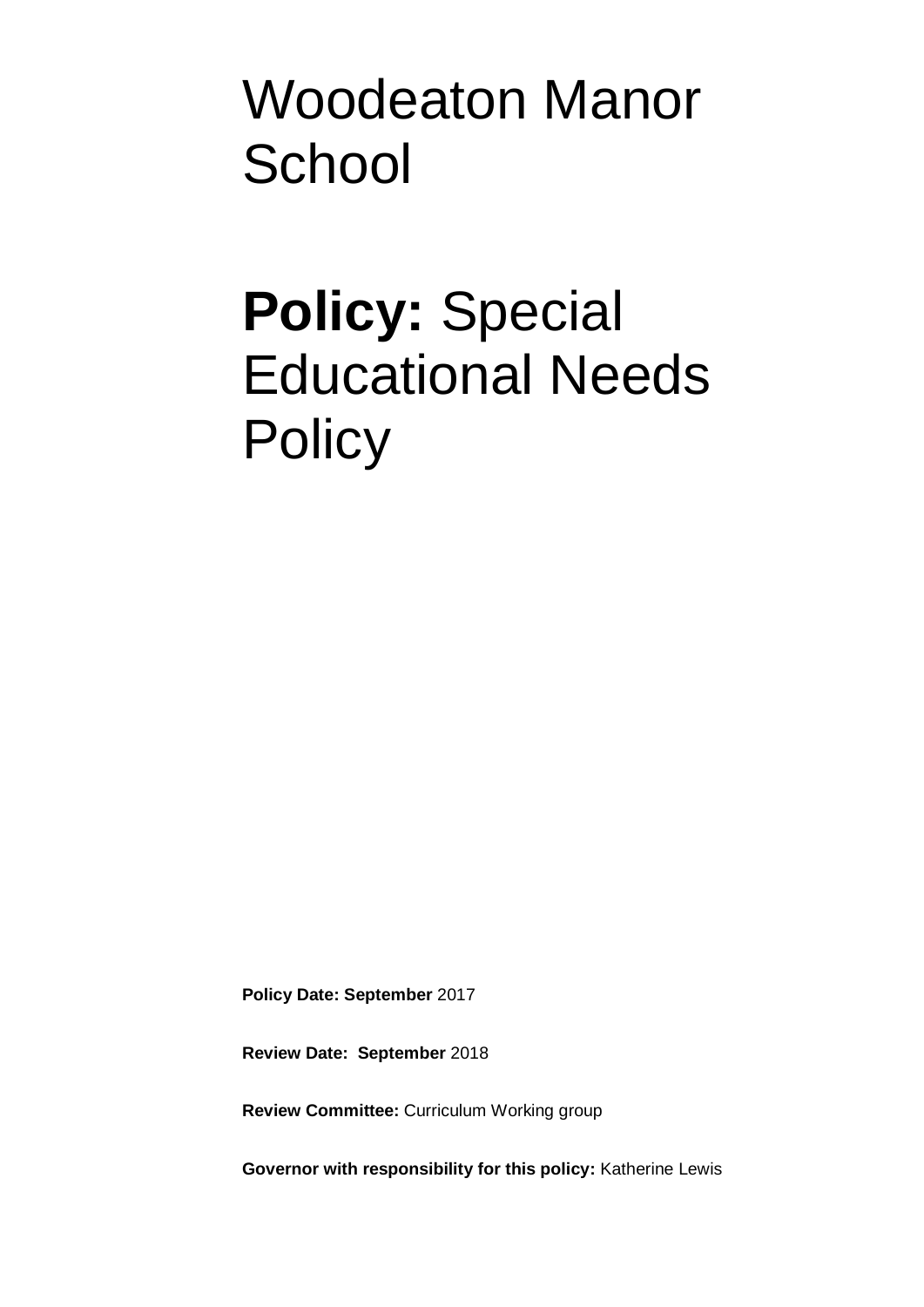## **WOODEATON MANOR SCHOOL**

## **Policy for special educational needs**

#### **A SCHOOL ARRANGEMENTS**

- 1. Definition and aims
- 2. Roles and responsibilities
- 3. Co-ordinating and managing provision
- 4. Admissions arrangements
- 5. Specialisms and special facilities

#### **B IDENTIFICATION, ASSESSMENT AND PROVISION**

- 1. Allocation of resources
- 2. Identification, assessment and review
- 3. Curriculum access and inclusion
- 4. Evaluating success
- 5. Arrangements for complaints

#### **C PARTNERSHIP WITHIN AND BEYOND THE SCHOOL**

- 1. Partnership with parents and carers
- 2. The voice of the child
- 3. Links with other agencies, organisations and support services
- 4. Links with other schools and transfer arrangements
- 5. Staff development and appraisal

#### *A SCHOOL ARRANGEMENTS* **A1 DEFINITION AND AIMS**

#### **Definition**

A pupil has special educational needs if he or she has learning, emotional, social or physical difficulty that calls for special educational provision to be made for him or her. This may mean that a pupil has a significantly greater difficulty in making progress than the majority of pupils of the same age in Oxfordshire schools, or a disability that makes it hard for them to access facilities within the school. Special educational provision means provision that is additional to or otherwise different from that which is made generally for pupils of the same age in other schools maintained by the LA *(Education Act 1996)*.

#### **Aims**

At Woodeaton Manor School, we believe that each pupil has individual and unique needs. If our pupils are to achieve their full potential, we must recognise this and plan accordingly. Many of our pupils may require help throughout their time in school, whilst others may need a little extra support for a short period to help overcome more temporary needs. Woodeaton Manor School aims to provide all pupils with strategies for dealing with their needs in a supportive environment, and to give them meaningful access to the National Curriculum. In particular, we aim:

- to enable every pupil to experience success
- to promote individual confidence and a positive attitude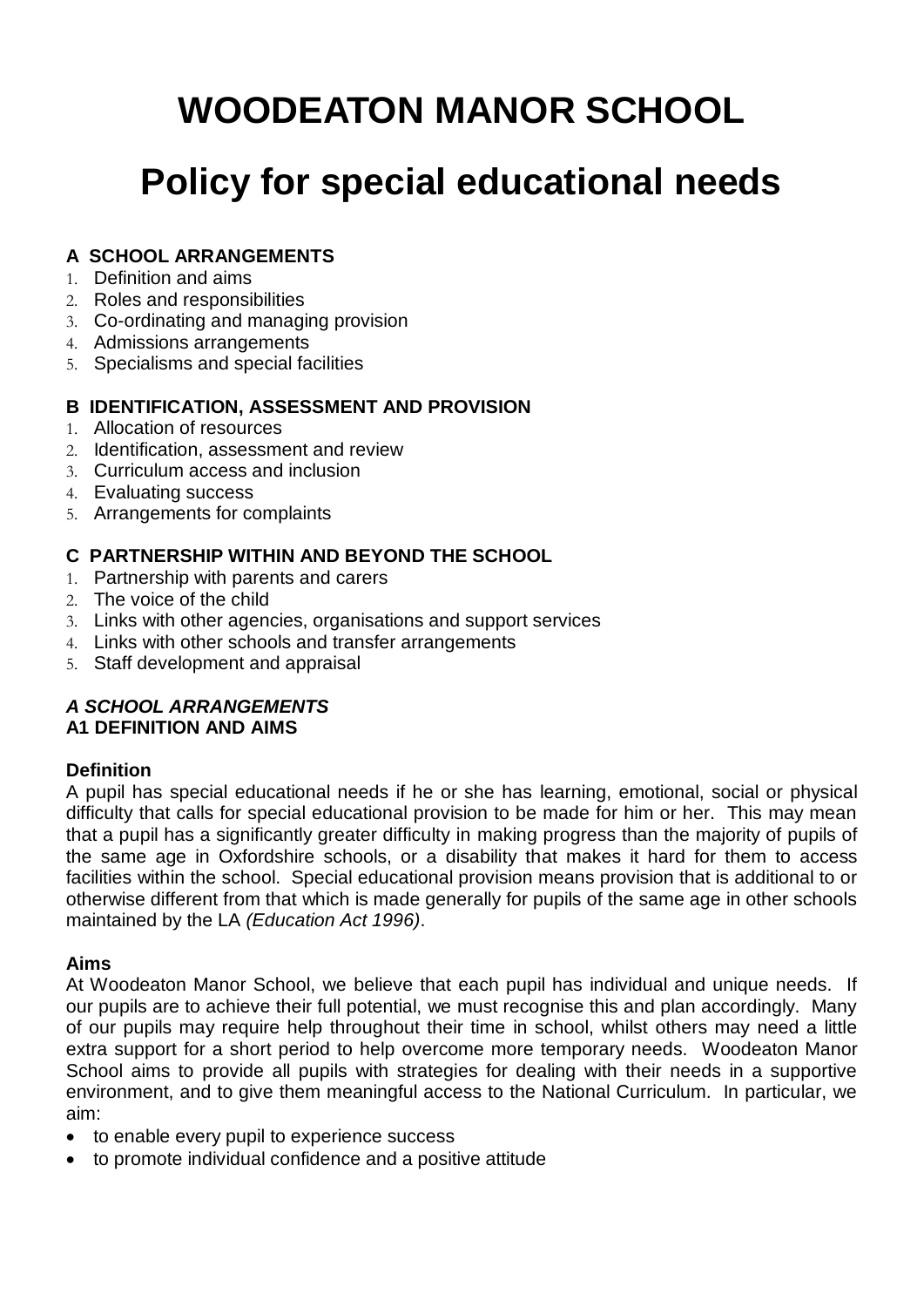- to ensure that all pupils, whatever their special educational needs, receive appropriate educational provision through a broad and balanced curriculum that is relevant and differentiated, and that demonstrates coherence and progression in learning
- to give pupils equal opportunities to take part in all aspects of the school's provision, as far as is appropriate
- to identify, assess, record, and regularly review pupils' progress and needs
- to involve parents/carers in planning and supporting at all stages of their pupil's development
- to work collaboratively with parents/carers, other professionals and support services including the Educational Psychology Service
- to ensure that the responsibility held by all staff and governors for SEN is implemented and maintained.

#### **A2 ROLES AND RESPONSIBILITIES**

Provision for pupils with SEN is a matter for the school as a whole. It is every teacher's responsibility to provide for pupils in his/her class, and to be aware that these needs may be present in different learning situations. All staff are responsible for helping to meet an individual's special educational needs, and for following the school's procedures for identifying, assessing and making provision to meet these needs.

The **governing body** in co-operation with the headteacher, has a legal responsibility for determining the policy and provision for pupils with special educational needs - it maintains a general overview and has appointed a representative (Katherine Lewis) who takes particular interest in this aspect of the school.

Governors must ensure that:

- the necessary provision is made for all pupils
- all staff are aware of the need to identify and provide for pupil's needs
- they have regard to the requirements of the Code of Practice for Special Educational Needs (2014)
- they are fully informed about SEN issues, so that they can play a major part in school selfreview
- they set up appropriate staffing and funding arrangements, and oversee the school's work for pupils with SEN.

Governors play a major part in school self-review. In relation to SEN, members of the governing body will ensure that:

- they are involved in the development and monitoring of the school's SEN policy, and that the school as a whole will also be involved in its development
- SEN provision is an integral part of the Raising Achievement Plan
- the quality of SEN provision is regularly monitored

#### The **headteacher** has responsibility for:

- the management of all aspects of the school's work
- keeping the governing body informed about SEN issues
- working closely with the special educational needs co-ordinator
- the deployment of all special educational needs personnel within the school
- she also has overall responsibility for monitoring and reporting to the governors about the implementation of the schools' SEN policy and the effects of inclusion policies on the school as whole, e.g. through Curriculum working group meetings.

#### The **special educational needs co-ordinator** (SENCo) is responsible for:

- overseeing the day to day operation of the school's SEN policy
- co-ordinating the provision for pupils identified as having additional special educational needs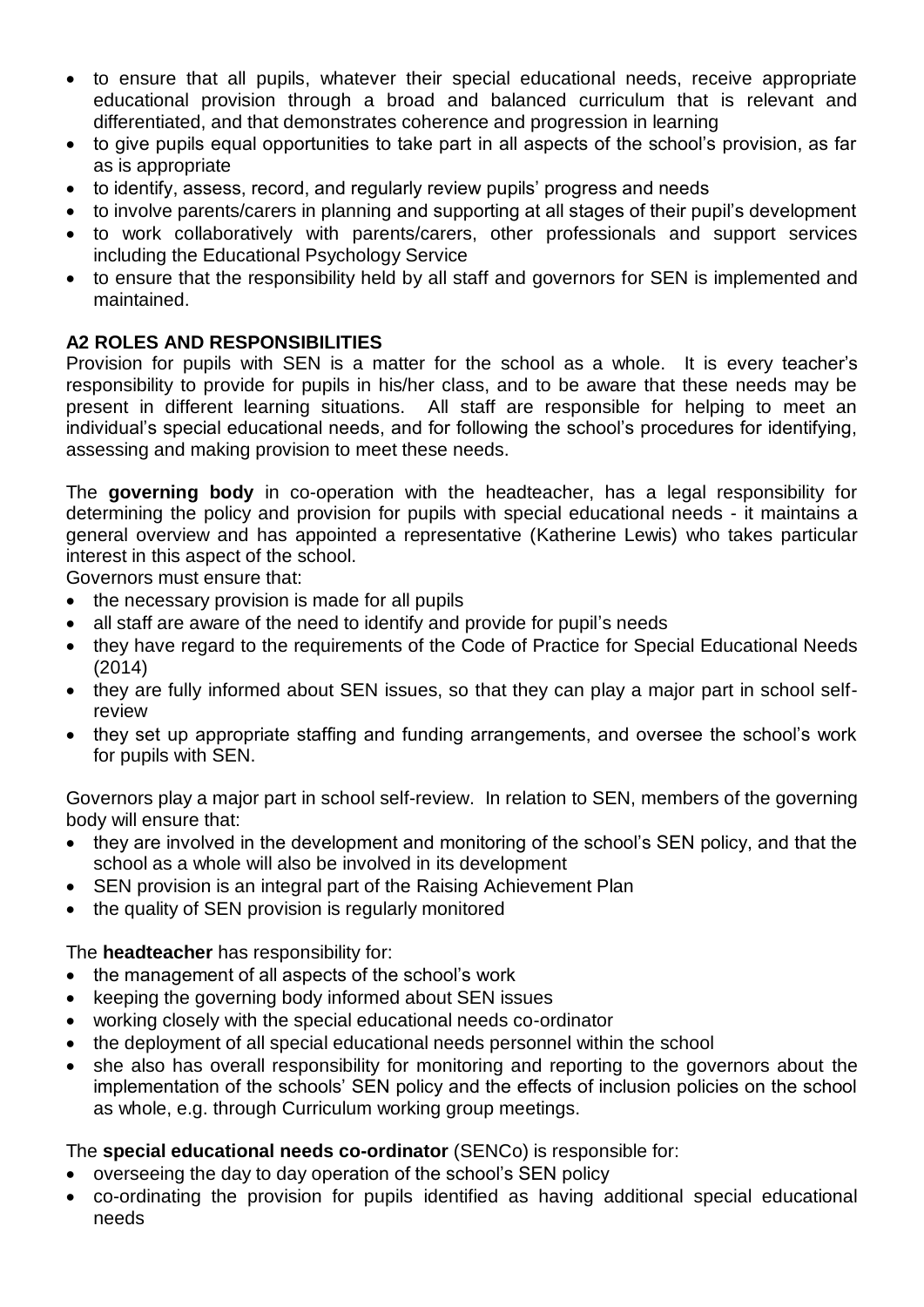- ensuring that an agreed, consistent approach is adopted
- liaising with and advising other school staff
- carrying out detailed assessments and observations of pupils with specific learning problems
- supporting class teachers in devising strategies, drawing up Individual Education Plans (IEPs), setting targets appropriate to the needs of the pupils, and advising on appropriate resources and materials for use with pupils with special educational needs and on the effective use of materials and personnel in the classroom
- liaising closely with parents/carers, so that they are aware of the strategies that are being used and are involved as partners in the process
- liaising with outside agencies, arranging meetings, and providing a link between these agencies, class teachers and parents
- assisting in the monitoring and evaluation of progress of pupils with SEN through the use of existing school assessment information, e.g. class-based assessments/records, end of year tests, SATs, etc
- contributing to the in-service training of staff

#### **Subject teachers** are responsible for:

- Providing an appropriately differentiated curriculum. They can draw on the SENCo for advice on assessment and strategies to support inclusion
- making themselves aware of the school's SEN Policy and procedures for identification, monitoring and supporting pupils.
- giving feedback to parents/carers of pupils.

**Learning support assistants** work as part of a team with the SENCo and the teachers, supporting pupils' individual needs. They play an important role in implementing IEPs and monitoring progress. They contribute to review meetings and help pupils to gain access to a broad and balanced curriculum.

LSAs should:

- be fully aware of the school's SEN policy and the procedures for identifying, assessing and making provision for pupils with SEN
- use the school's procedures for giving feedback to teachers about pupils' responses to tasks and strategies.

#### **A3 CO-ORDINATING AND MANAGING PROVISION**

At Woodeaton Manor School:

- sharing of expertise is welcomed and encouraged
- Special educational needs are a part of the school Improvement plan
- the SENCo ensures that regular meetings are held, normally once a term, to review IEPs and provision
- there is daily formal contact between all staff to monitor individual pupils and to discuss concerns
- pupils are involved as far as practicable in discussions about their targets and provision
- the SENCo ensures that the following information is easily accessible to staff:
	- the school's SEN policy
	- the SEN register
	- an overview of SEN provision from the school prospectus
	- the school's internal arrangements for SEN, including a clear description of the responsibilities of all staff

#### **A4 ADMISSION ARRANGEMENTS**

Woodeaton Manor School strives to be a fully inclusive school. It acknowledges the range of issues to be taken account of in the process of development. All pupils are welcome in accordance with the LA admissions policy. If a parent/carer wishes to have mainstream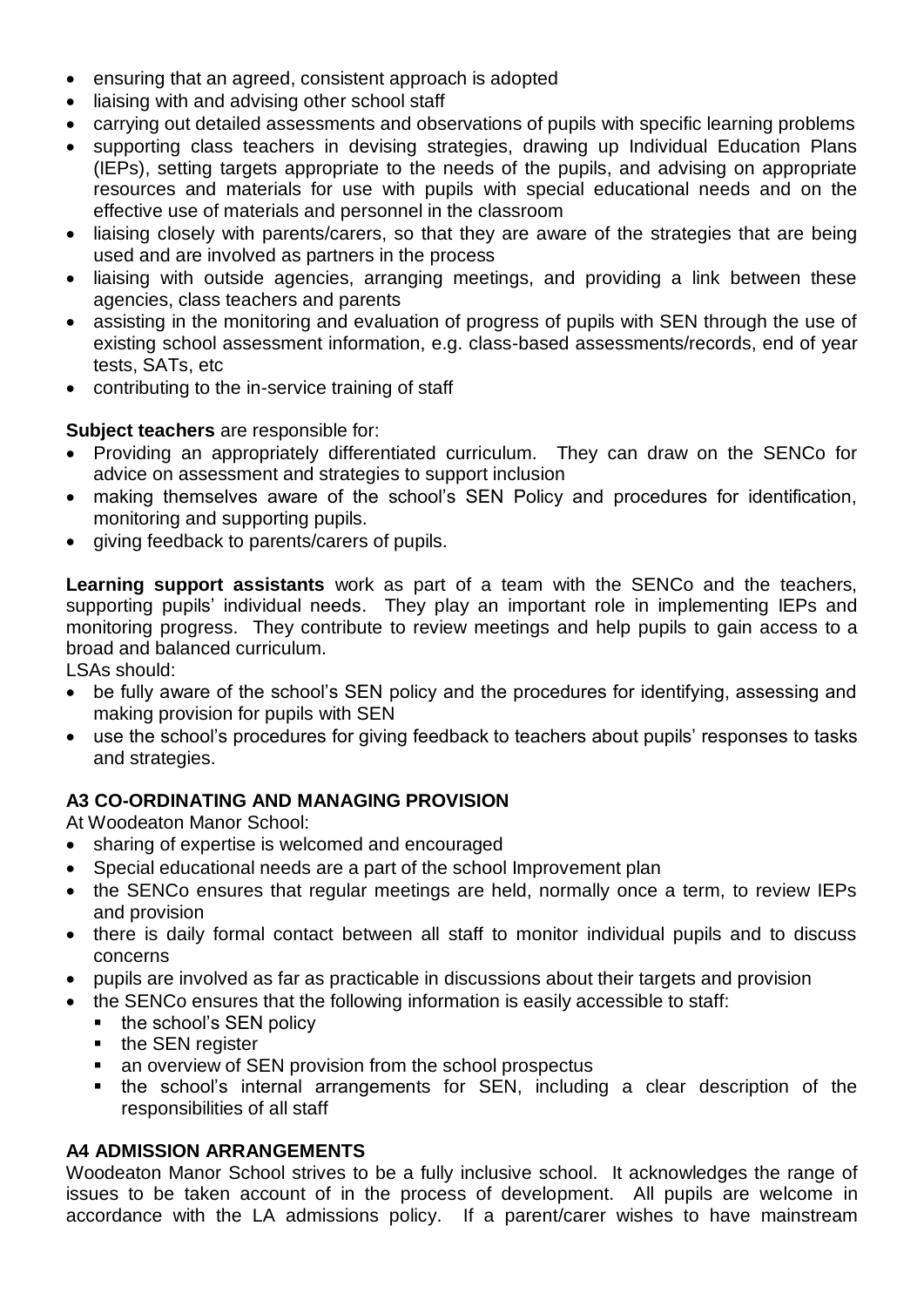provision for a child with an Education, Health and Care Plan the LA must provide a place unless this is incompatible with the efficient education of other pupils, and there are no reasonable steps that can be taken to prevent the incompatibility.

#### **A5 SPECIALISMS AND SPECIAL FACILITIES**

At Woodeaton Manor School:

- all teaching staff are experienced teachers who are able to teach pupils with SEN. Additional training for teachers and LSAs is made available when necessary and appropriate, particularly training to meet the specific needs of an individual pupil
- differentiated resources are used to ensure access to the curriculum; resources are easily accessible at Woodeaton and in each classroom
- all staff are kept well informed about the strategies needed to manage pupils' needs effectively, and we try to ensure that other pupils understand and respond with sensitivity
- pupil support aims to encourage as much independence as possible within a safe and caring environment
- we have access to the expertise of LA services and other agencies if it is required
- the school has not yet been adapted to provide easy access for wheelchairs, or toilet and washing areas

#### *B IDENTIFICATION AND ASSESSMENT AND PROVISION*

#### **B1 ALLOCATION OF RESOURCES**

All schools in Oxfordshire receive funding for pupils with SEN in four main ways:

- the base budget which covers teaching and curriculum expenses, as well as the cost of the **SENCo**
- the delegated SEN budget (the SEN Index) that funds the additional support required
- specific funds that are allocated to pupils with an EHCP
- other specific funds e.g. Standards Fund allocations, Children's Fund.

The headteacher, SENCo and the governors of the school regularly monitor the needs of pupils. Resources are allocated according to need. The resources available include ancillary help, teacher time and materials, and these are dependent on the school's budget. Any money allocated as a result of statutory assessment is spent according to the terms outlined in the resulting EHCP. The school has a continuing commitment to purchase appropriate resources for pupils with SEN.

Woodeaton Manor School follows LA guidance, as given in the SEN Handbook, to ensure that all pupils' needs are appropriately met.

#### **B2 IDENTIFICATION, ASSESSMENT AND REVIEW**

All pupils admitted to Woodeaton Manor School have been identified as having emotional and social difficulties and have undergone a multi-professional review. This will have resulted in an EHCP.

#### **Annual Reviews**

For all pupils an Annual Review Meeting has to be held. At this meeting, consideration is given to whether the EHCP should continue, and whether provision/strategies should be maintained or amended. It should set new long-term objectives for the following year. Annual Reviews are normally held during the school day. All relevant professionals, including those who contributed to the EHCP, are invited to attend or submit a written report.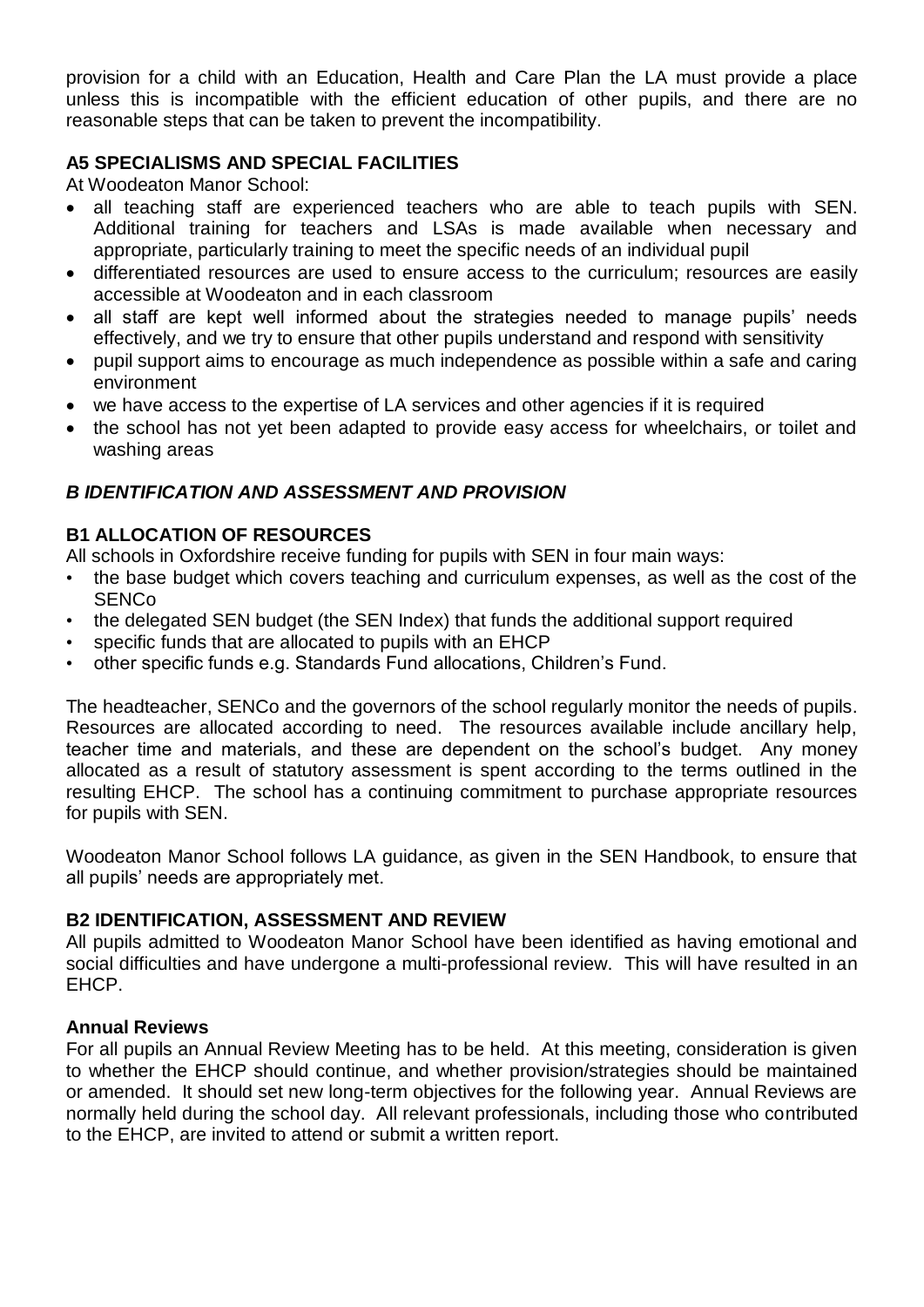#### **B3 CURRICULUM ACCESS AND INCLUSION**

Pupils are grouped in classes according to age and/or ability. As there is a wide range of ability in each class, all staff provides a differentiated curriculum suitable for all the pupils, to ensure access at all levels.

Any pupils with additional needs are included as fully as possible into the normal classroom environment and, where appropriate, the curriculum is adjusted. Sometimes it may be appropriate to withdraw a pupil sensitively, to work individually with an LSA or the SENCo in order to acquire, reinforce or extend skills more effectively. For some pupils, withdrawal sessions may be used to improve motor skills or application or to give support in a particular area e.g. spelling. Withdrawal programmes are normally time-limited and criteria for inclusion in such programmes are clearly specified.

Provision for pupils with SEN is intended to enable them to make the greatest possible progress in the context of the National Curriculum and in their personal and social development.

#### **B4 EVALUATING SUCCESS**

The success of the school's SEN policy and provision is evaluated through:

- monitoring of classroom practice by the SENCo and subject co-ordinators
- analysis of pupil tracking data and test results:
	- for individual pupils
		- for cohorts
- value-added data for pupils on the SEN register
- termly monitoring of procedures and practice by the SEN governor
- the Raising Achievement Plan, which is used for monitoring provision in the school
- visits from LA personnel and OFSTED inspection arrangements, which also enable us to evaluate the success of our provision
- frequent meetings of parents/carers and staff, both formal and informal, to plan IEPs and targets, revise provision and celebrate success.

#### **B5. ARRANGEMENTS FOR COMPLAINTS**

Should pupils or parents/carers be unhappy with any aspect of provision they should discuss the problem with a class/form teacher in the first instance. Anyone who feels unable to talk to the teacher, or is not satisfied with the teacher's comments, should ask to speak to the SENCo. For a problem that might need time to explore fully, parents/carers should make an appointment rather than rushing the discussion early in the morning before school.

In the event of a formal complaint parents are advised to contact the headteacher or a governor, if they prefer. The Oxfordshire Parent Partnership Service is available to offer advice (see C1 below).

#### *C PARTNERSHIP WITHIN AND BEYOND THE SCHOOL*

#### **C1 PARTNERSHIP WITH PARENTS/CARERS**

The staff at Woodeaton Manor School will continue to forge home/school links and encourage parents/carers to be partners in the education process. Parents and Carers are involved from the outset and encouraged to discuss any concerns with class teachers as they arise. They are always encouraged to take part in the process of reviewing and monitoring provision and progress.

Parents and Carers will receive accurate information when they meet with teachers, so that they have a full picture of their child's skills and abilities, at whatever level, as well as their child's behaviour at school. They are consulted before outside agencies are involved and are included as far as possible in strategies instigated. Parents and Carers have the right to access any records of their child's progress and are encouraged to contribute to these records.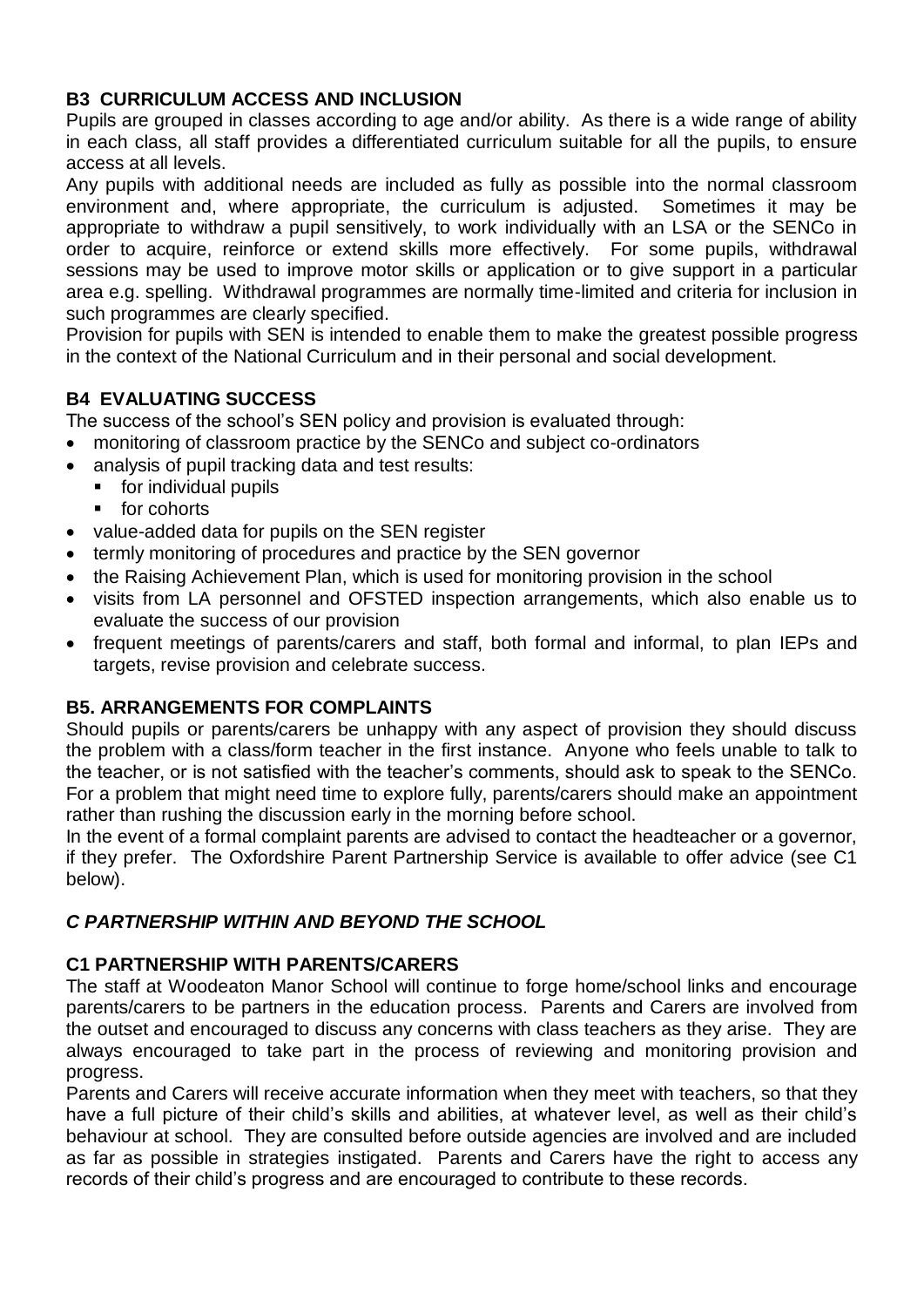Parent/Carer consultation meetings are held once a year, but parents/carers are welcome to visit the school or arrange meetings at other times to discuss any aspect of their child's progress with the class teacher or SENCo. We are happy to make arrangements, wherever possible, for interpreters to be present for parents with a first language other than English. SEN information and leaflets/audio guides are available in a number of community languages through the school or Oxfordshire Parent Partnership Service.

Oxfordshire Parent Partnership Service (OPPS) provides a range of support for parents/carers of pupils with SEN, including Independent Parental Supporters (IPS) and parent training about the Code of Practice. IPS give advice and support to parents of pupils with SEN at any age or stage. Parent Partnership also gives information about mediation services. OPPS arranges meetings and produces leaflets and Audio guides about many aspects of SEN. They can be contacted on 01865 810541. Some of their leaflets are available in school. A guide to SEN provision in Oxfordshire (The Green Pack) is available in school, plus the school's SEN Policy, information about the Code of Practice, the SEN Tribunal and how to contact the Local Authority. Parents/carers are welcome to request any of these publications.

#### **C2 THE VOICE OF THE CHILD**

All pupils should be involved in making decisions where possible right from the start of their education. The ways in which pupils are encouraged to participate should reflect the pupil's evolving maturity. Participation in education is a process that will necessitate all pupils being given the opportunity to make choices and to understand that their views matter. Confident young pupils, who know that their opinions will be valued and who can practice making choices, will be more secure and effective pupils during the school years.

- In Woodeaton Manor School, we encourage pupils to participate in their learning by:
- contributing to reviews and targets (formally or informally)
- talking to LSAs and teachers about their learning
- class and individual reward systems

#### **C3 LINKS WITH OTHER AGENCIES, ORGANISATIONS AND SUPPORT SERVICES**

The school has access to a wide range of education, CAMHS and social and health care services professionals available in Oxfordshire. This includes outreach teachers from Language Resource Bases, the Service for Autism, Service for Pupils with Physical Disabilities, Sensory Support Service, Occupational Therapists, Physiotherapists, Speech and Language Therapists and others. It also includes the Educational Psychology Service and the Advisory Team for Inclusion (SEN). We are committed to using the expertise and advice provided by other professionals. The appendix lists the services we currently use. Other health, social services, and voluntary organisations can be contacted as required.

#### **C4 LINKS WITH OTHER SCHOOLS AND TRANSFER ARRANGEMENTS Transfer and links with other schools**

- SEN action records are transferred following county procedures.
- there are opportunities for all pupils to visit the school.
- representatives from the school are available for consultation before the time for transfer.
- for all pupils, the statement/EHCP is amended by 15th February of the year of transfer.

#### **Transfer within the school**

- teachers liaise closely when pupils transfer to another class within the school
- meetings are arranged wherever possible between the staff involved in monitoring the pupil's progress

#### **C5 STAFF DEVELOPMENT**

- the school is committed to gain expertise in all areas of SEN
- there are regular training sessions for LSAs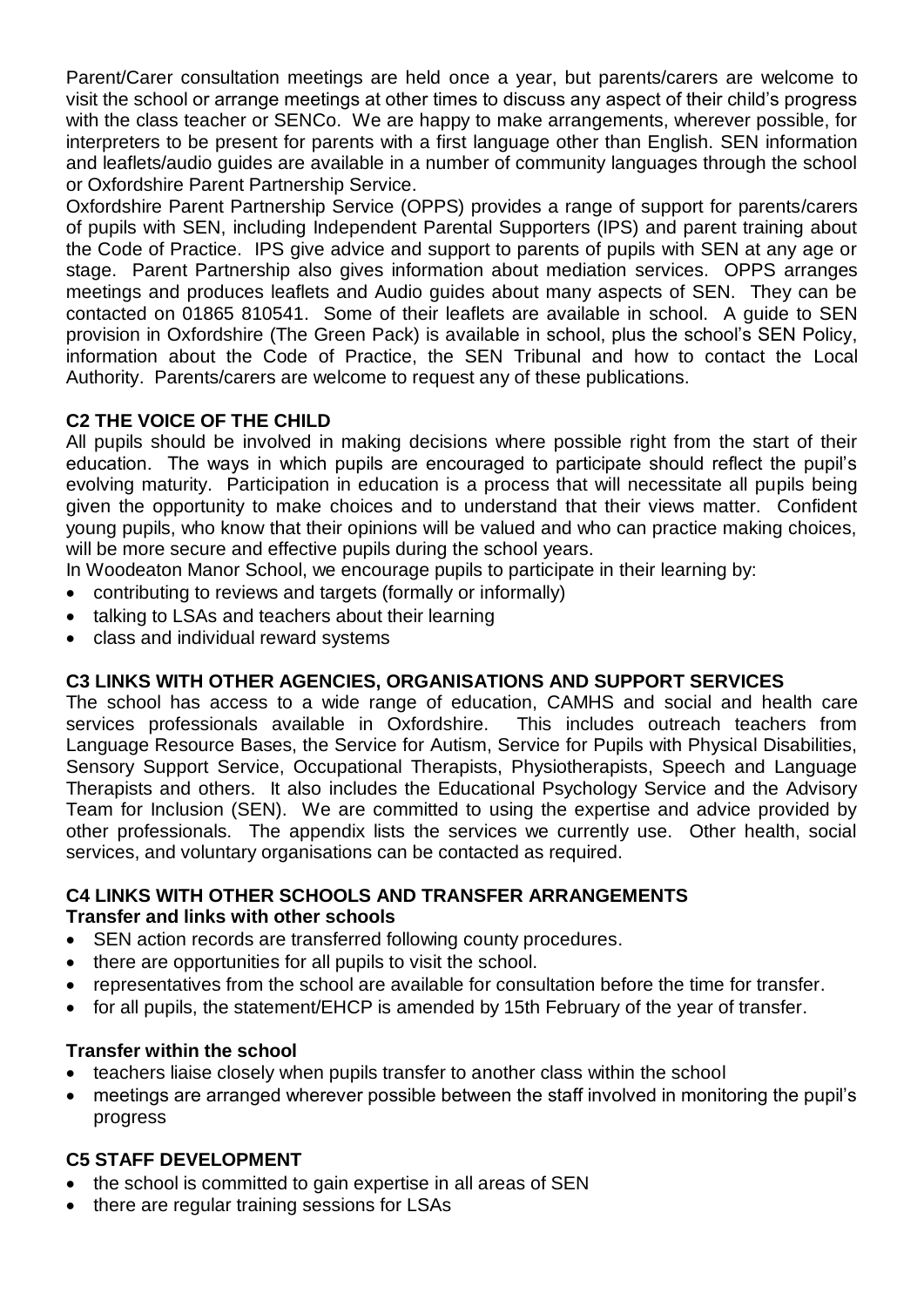- whole staff in-service training sessions are arranged as appropriate, in response to particular needs within the school
- reading and discussion of documentation, and SENCo/teacher meetings are considered to be part of staff development, as well as a time to share information
- the SENCo and other staff attend County meetings and INSET when relevant

Governor with specific responsibility for this policy is K Lewis.

Adopted by the Governing Body in September 2017

Date to be reviewed: September 2018